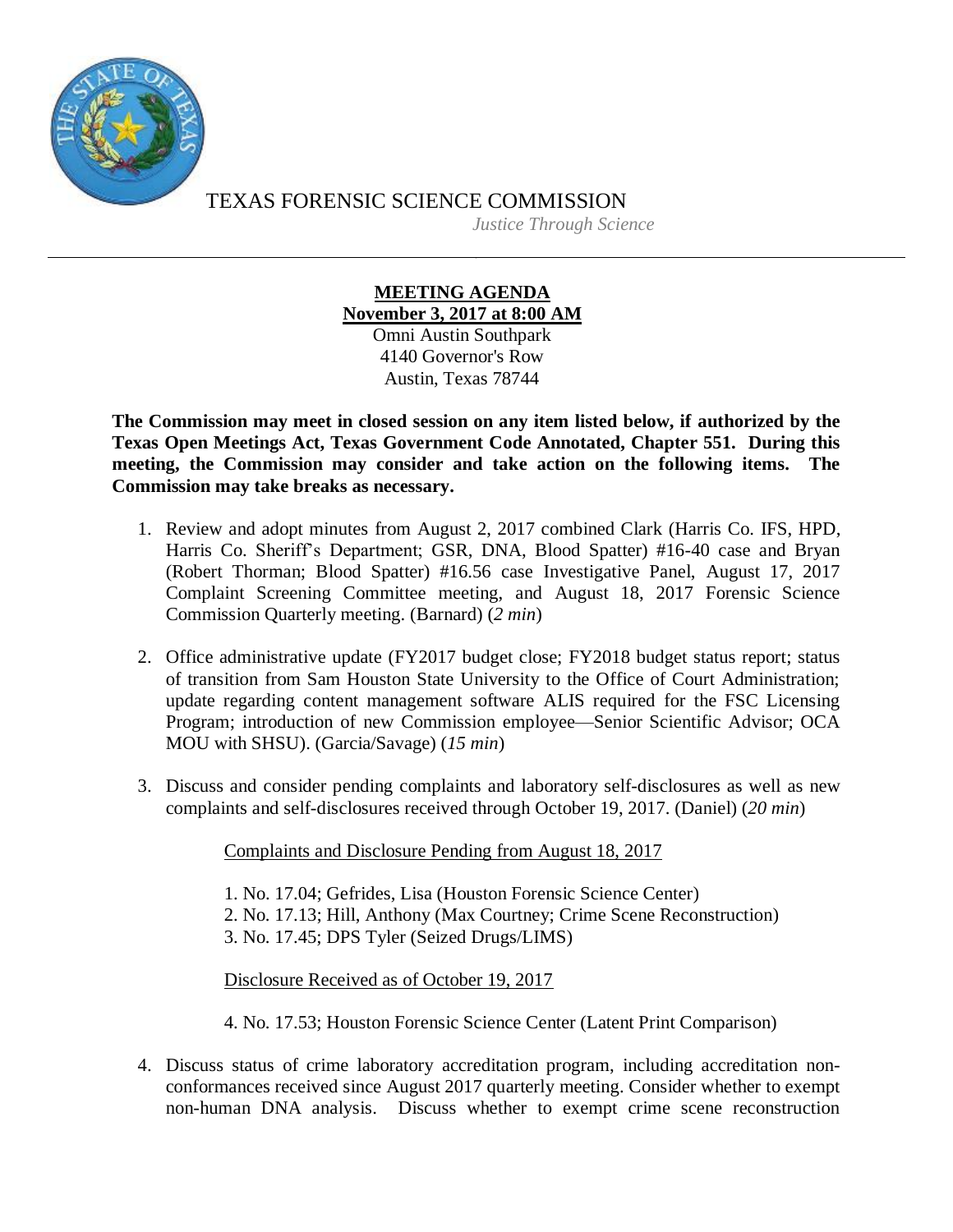analytical disciplines (including but not limited to blood spatter analysis) from the accreditation requirements. Discuss attorney general opinion request regarding whether postmortem toxicology is subject to Commission accreditation requirements. (Garcia/Savage) (*15 min*)

- 5. Review and adopt draft rules mirroring the Commission's complaint and disclosure process published in its Policies and Procedures to comply with Administrative Procedures Act requirements. (Savage) (*10 min*)
- 6. Discuss licensing advisory committee program, including adjudication of public comments and updates from October 26, 2017 Licensing Advisory Committee meeting. Review final revisions to proposed licensing program rules (including changes resulting from comments). Discuss feedback from survey on general forensic exam topics. Discuss Code of Ethics for Forensic Analysts. (Hilbig/Garcia/Savage) (*45 min*)
- 7. Discuss the applicability of the Rules of Judicial Administration, Rule 12, the Open Meetings Act and the Public Information Act to Commission activities under the Commission's new administrative attachment to the Office of Court Administration; presentation by David Slayton, Executive Director of the Office of Court Administration. (Daniel/Slayton/Garcia) (*15 min*)
- 8. Update from investigative panel regarding Harris Co. Institute of Forensic Sciences (Toxicology, Blood Alcohol) #16.48. (Drake/Kerrigan/Daniel) (*20 min*)
- 9. Update from investigative panel regarding combined Clark (Harris Co. IFS, HPD, Harris Co. Sheriff's Department; GSR, DNA, Blood Spatter) #16-40 case and Bryan (Robert Thorman; Blood Spatter) #16.56 case. (Johnson/Hughes-Stamm/Parsons) (*20 min*)
- 10. Update from investigative panel regarding Houston Forensic Science Center Self-Disclosure (Crime Scene) #17.22. (Garcia/Hervey) (*5 min*)
- 11. Update from investigative panel regarding DPS Garland (Blood Alcohol) #17.28 (Wirskye/Mills/Garcia) (*5 min*)
- 12. Update from investigative panel regarding findings of fact, conclusions of law and order by Judge Herbert B. Dixon in United States v. Torney, correspondence with NMS counsel and consideration of appropriate next steps under art. 38.01 TEX. CODE CRIM. PROC. (Parsons/Daniel/Kerrigan/Johnson) (*20 min*)
- 13. Discuss letter to ANSI/ASQ regarding the scope and purpose of ANAB audits and accreditation. (Garcia) (*5 min*)
- 14. Discuss letter to NMS regarding the issue of interns performing casework. (Garcia) (*5 min*)